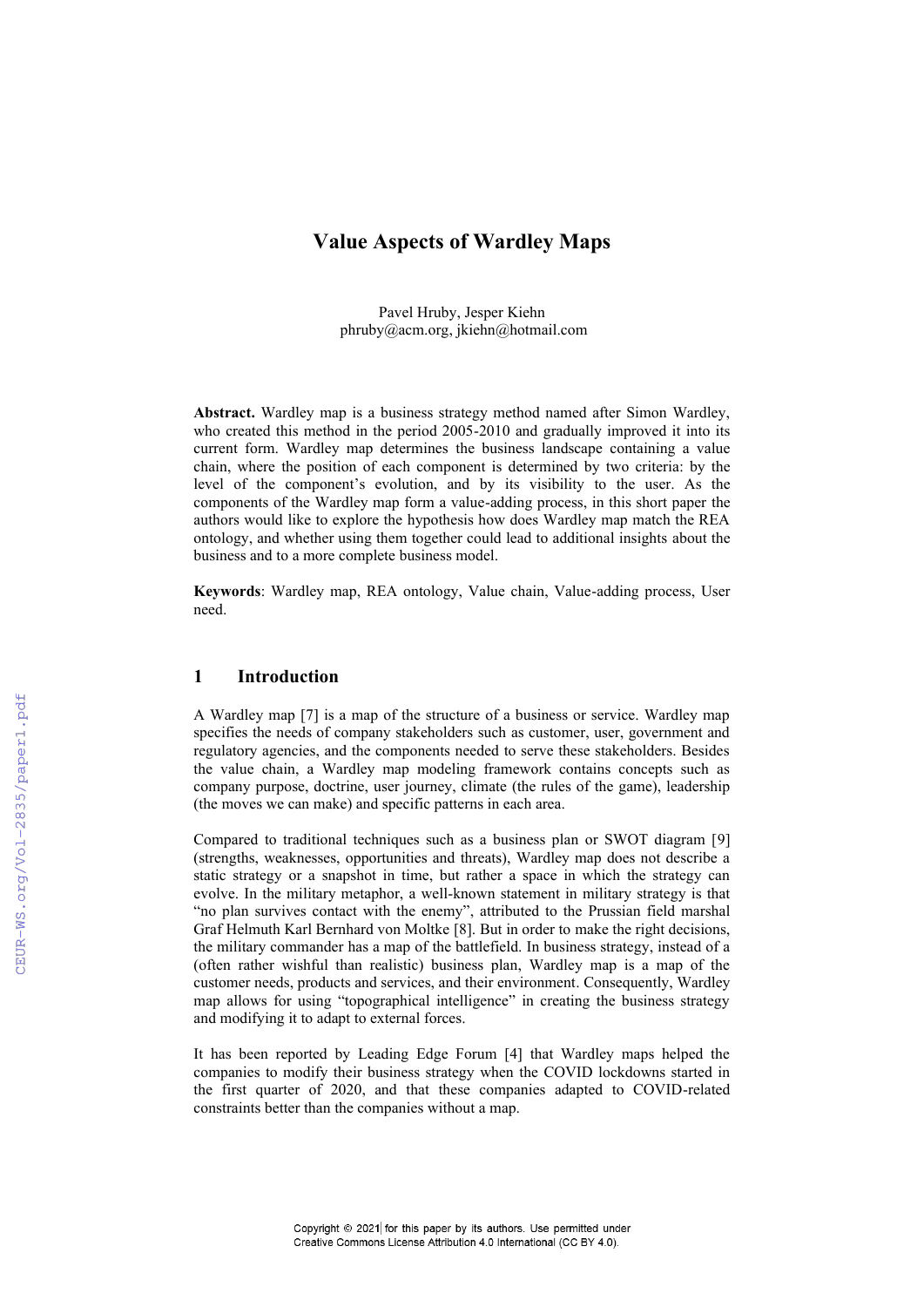## **2 Wardley Map**

Central element of the Wardley map modeling framework is a value chain, illustrated in Fig 1. The value chain can be used to derive other elements of Wardley Mapping framework, such as customer journey, doctrine, and company purpose.



**Fig. 1.** Example of value chain in Wadley Maps. Source[: https://medium.com/wardleymaps/finding-a-path-cdb1249078c0](https://medium.com/wardleymaps/finding-a-path-cdb1249078c0)

Wardley map in Fig. 1 can be read as follows. Like a topographical map is oriented towards the North at the top, Wardley map is oriented towards the Customer, user, or other stakeholder at the top. Below the customer are the customer needs that the company tries to meet: Online image manipulation, Online photo storage, Print and Web site. Below are the components that are required to meet these needs and are under company control: CRM, Platform, Computer, Data Center and Electric Power. The position of components in the y-axis illustrates visibility to the user, the components lower down the map are less visible to the user. Position of the components in the x-axis represents the stage of evolution of the component, from the genesis phase, i.e. the rare newly discovered components, to the commodities on the right hand of the spectrum, i.e. highly standardized products and utilities that fit specific purposes.

The evolution dimension (the x-axis) determines additional characteristics of these components, also described in Chapter 2 of Wardley Maps [7]. For example, users' tolerance to failure depends on the component evolution stage. For the components in the genesis stage failure is assumed, for the components in the product stage failure is not tolerated and failure of the commodities is surprising.

The evolution stage of the component also determines the optimal organizational structure. Wardley maps divide people into three groups, based on their mindsets and skills: Pioneers (they like experimenting), Settlers (can turn a prototype into a product) and Town Planners (understand the economies of scale): Pioneers best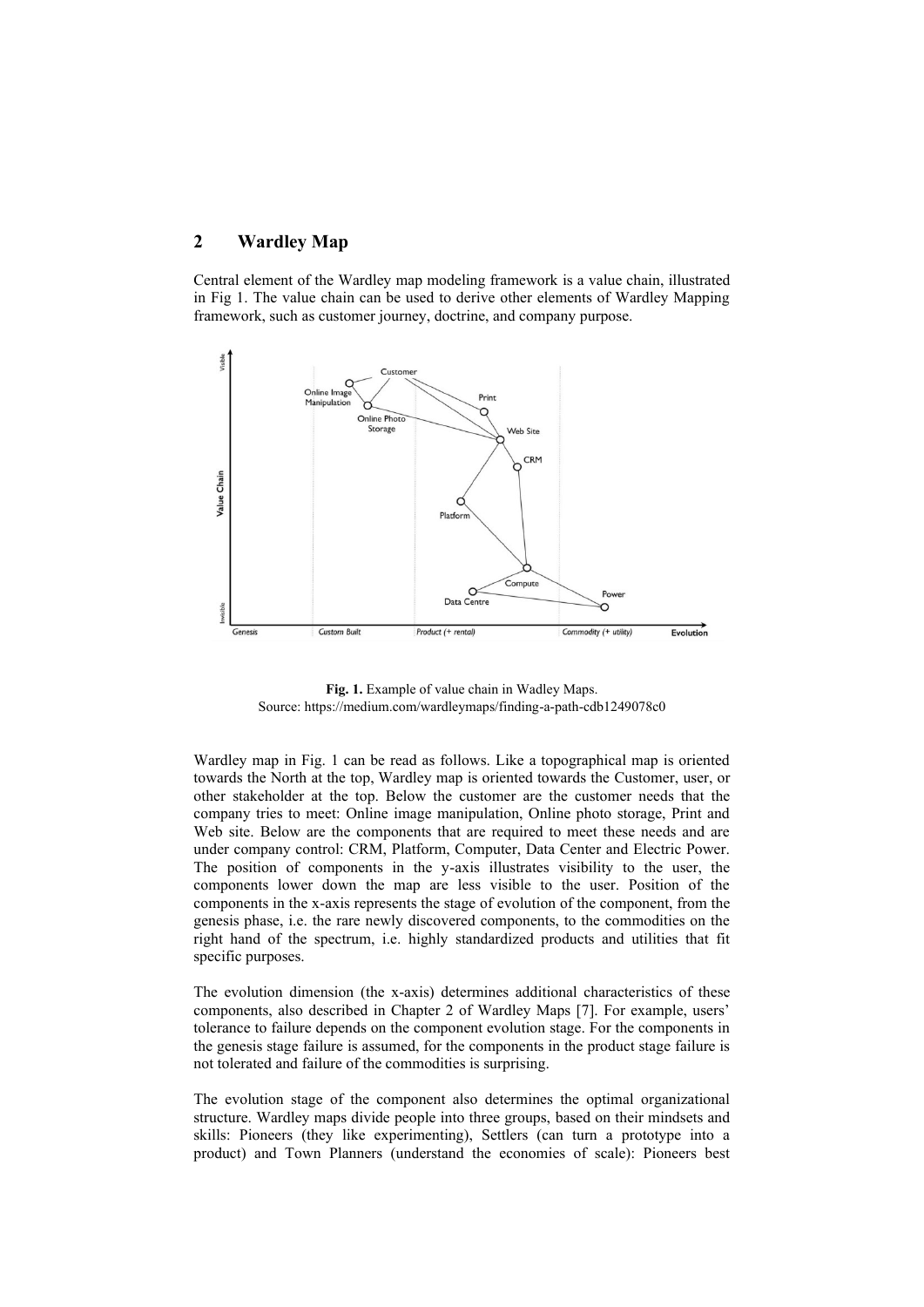contribute to the components in the Genesis phase, Settlers to the Custom build and product phases, while Town Planners best work with commodities.

The evolution stage also determines the methodological approach for development of these components: Agile methods (embracing change) fit best to the components in the Genesis phase, Lean (focusing on improving value and reducing waste) fits to Custom Build and Product phase, while 6-sigma (data driven, reducing deviations) is best applicable to commodities, where stability, efficiency and price are most important. In Wardley maps it would be a mistake to form a team that is responsible for the components in different stages of evolution, as they require different approaches and people with very different mindsets.



**Fig. 2.** Interpretation of components in Wardley Maps. Source[: https://learnwardleymapping.com/](https://learnwardleymapping.com/)

Semantics of the components on Wardley Map is not formally specified. Simon Wardley writes the components represent activities, practices, data and knowledge, other authors, such as Ben Mosior [6] calls them capabilities. The relationship between components is informally characterized by the "needs" relationship; components more visible to the customer need the components lower in the y-axis. For example, in Fig. 1, Website needs CRM, which needs Compute capability, which needs Data Centre and Electric Power.

# **3 Mapping Wardley Map to the REA Ontology**

In authors' current understanding, Wardley Map only describes conversion processes, and does not describe exchange processes. Although many existing Wardley Maps include Payment capability, this capability is understood as service allowing the customer to pay for the provided services. Likewise, Wardley maps for a financial institution include needs of financial flows, but the focus of the map will be on components enabling these financial flows, rather than monitoring what has been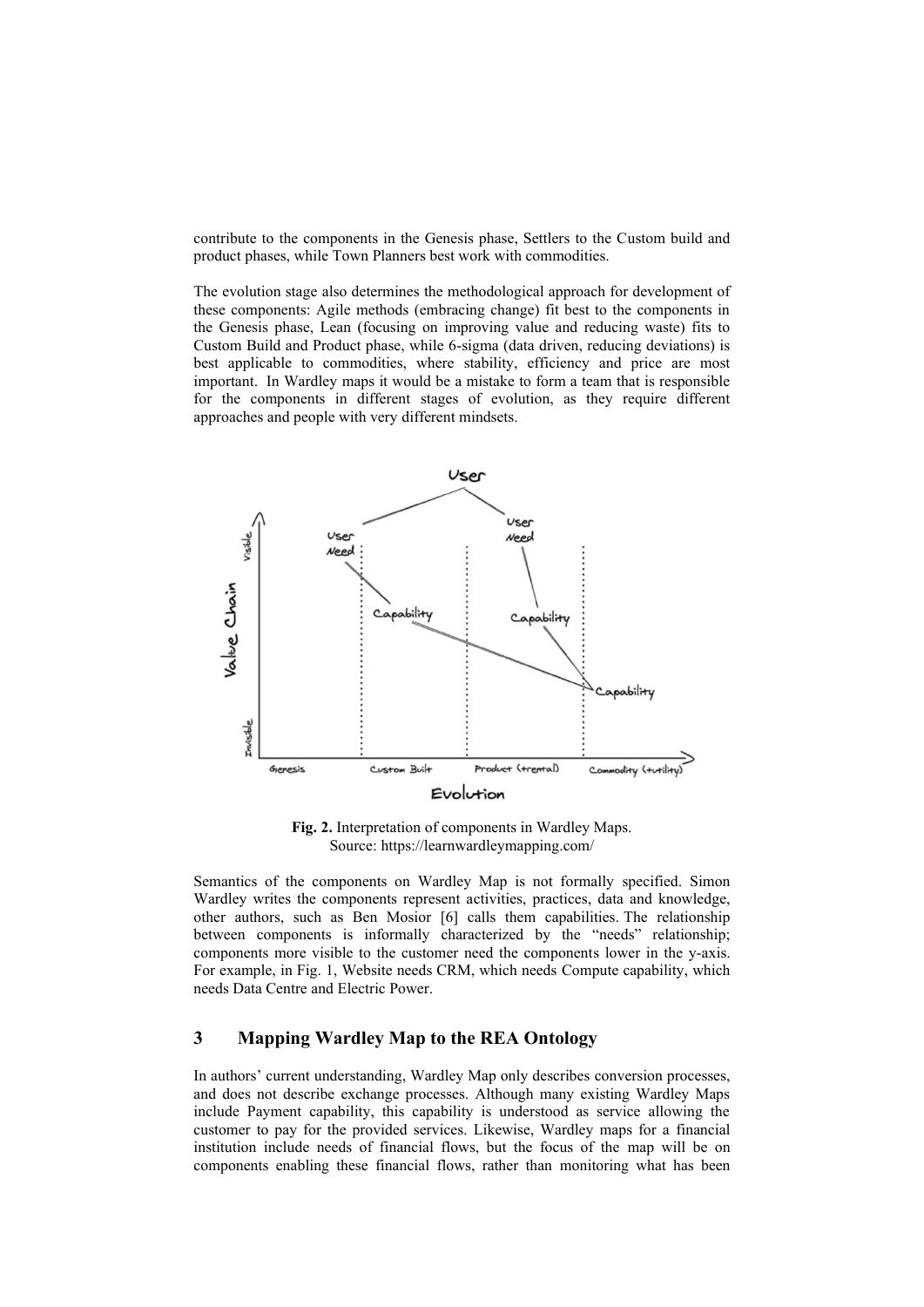exchanged for what. Nevertheless, Wardley map distinguishes between users and customers, that is, the company provides products and services to the users, but often a different stakeholder, the customer, pays for these products and services.

Suggested mapping between the REA concepts and Wardley map is illustrated in Table 1.

| Wardley maps                                    | The REA ontology                                                                                                             |
|-------------------------------------------------|------------------------------------------------------------------------------------------------------------------------------|
| User, Customer, Stakeholder                     | Economic agent                                                                                                               |
| Need relationship                               | REA conversion process                                                                                                       |
| User need                                       | Economic resource                                                                                                            |
| Capability, activity, practice, data, knowledge | Economic resource                                                                                                            |
| Business purpose                                | Not applicable                                                                                                               |
| Landscape (a Wardley Map)                       | Partly, only as a value chain. Evolution stage of<br>the economic resource and visibility to the user<br>are not applicable. |
| Doctrine (things we should always do)           | Not applicable                                                                                                               |
| Climate (external forces)                       | Not applicable                                                                                                               |
| Leadership (moves we can make)                  | Not applicable                                                                                                               |

**Table 1.** Correspondence between Wardley map and the REA ontology concepts

User, customer, and other stakeholders at the top of Wardley map correspond to the economic agents in the REA ontology. The need relationship in Wardley map can be described by the REA conversion process, where the elements at the lower end of the relationship are the economic resources used or consumed in order to produce the economic resource at the higher end of the relationship. We can also see that the Enterprise provides the Compute capability in order to receive CRM, see Fig 3.



**Fig. 3.** Need relationship (left) and corresponding REA model (right)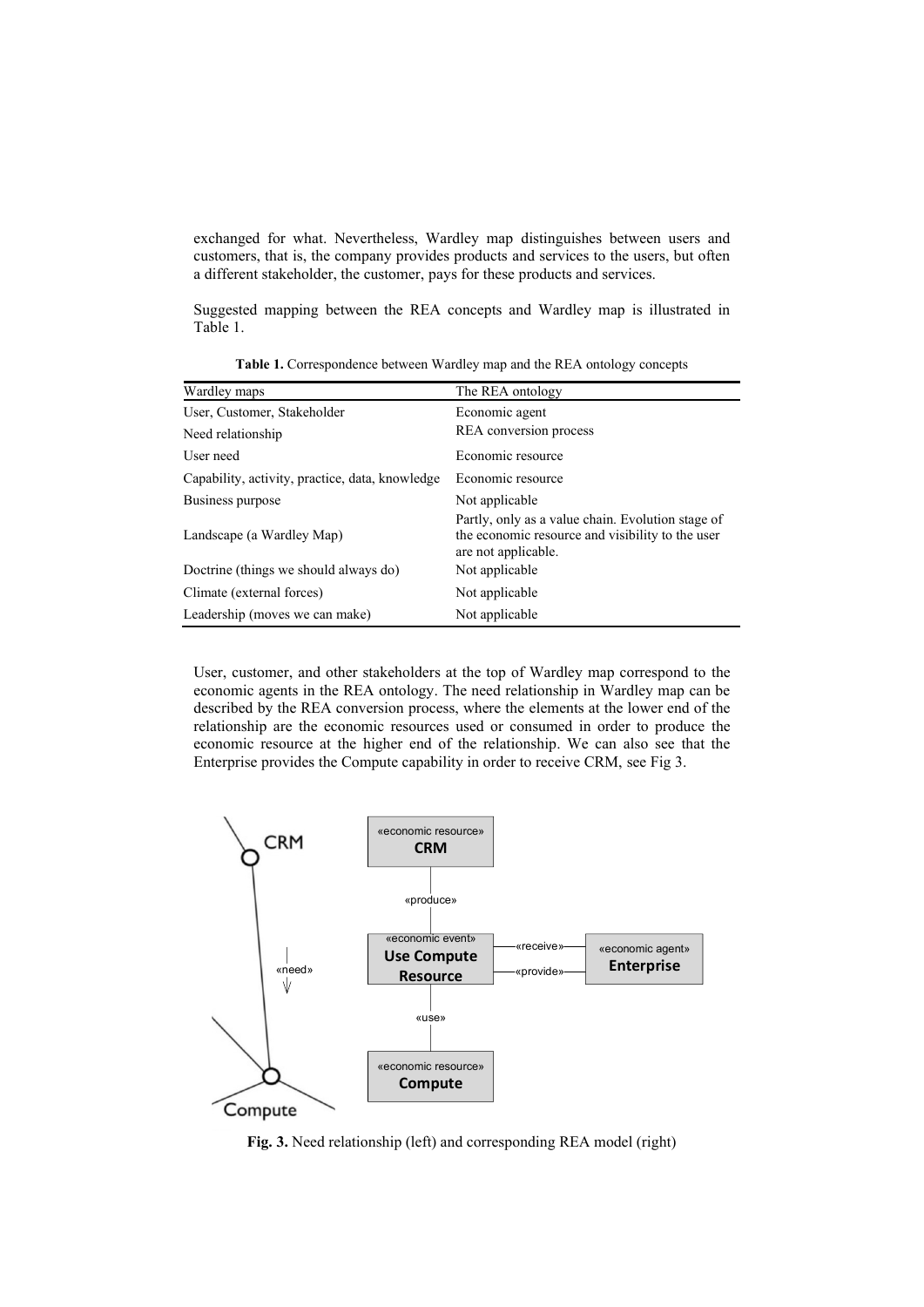Biccheri and Ferrario [1] provide a comprehensive analysis of needs and realized that "the meaning of the word need is ambiguous and full of antinomic nuances." Nevertheless, this notion of need corresponds very well to the Wardley map need relationship, forming the supply chain of services in Wardley map. Consequently, the need-driven representation of services for the Public Administration can also be described by a Wardley Map, although without underlying nuances of various type of needs, as Wardley Maps only have a single type of the need relationship.

De Kinderen et al. [3] observe that "in many situations a customer need is so complex that a bundle of services is needed to satisfy the need", and also distinguishes between what users need and what they want; the need defines the essential survival set of consequences of consuming a service, while a want can contain non-essentials". The term consequence is specified as "anything that results from consuming a service".

Wardley maps typically do not specify the user need in De Kinderen's [3] sense, instead, they specify a bundle of services satisfying the implicit user need. In practically all published Wardley maps, such as Wardley [7] and Mosior [6], the components linked to the User are products or services. For example, in Fig. 1, the components linked to the User are Online Image Manipulation, Online Photo Storage, Web Site and Print. These components represent a "bundle of services needed to satisfy the need", but the user need itself, which in this case is turning the camera image (the raw pixels) into a good-looking picture, is not represented in Wardley map explicitly. Mosior [5] suggests several ways how to include user needs to Wardley maps, by annotating the relationship, by user journey, as knowledge we have about the user, and as user's capability. For the purposes of mapping Wardley maps to the REA ontology, we can conclude that components of the Wardley map, i.e. capability, activity, practice, data and knowledge, represent REA economic resources.

Business purpose in Wardley map represents the main user need that the company is meeting. Examples are "Designed for Driving Pleasure" by BMW and "Advancement Through Technology" by Audi. The business purpose inspires people to act, and the underlying value chain may be different if we focus on driving pleasure, or on advancement through technology. Business purpose is probably not applicable to the REA ontology. Likewise, Doctrine, Climate, and Leadership do not have a corresponding element in the REA ontology.

### **4 Discussion**

Users are at the top of a Wardley Map. The components linked to the User are called "user needs", however, these components often represent products or services, and the actual user needs are implied. It brings focus of the map to the user and to substitutions of the services and products, essential in understanding and adapting business strategy. For example, cable TV can be substituted by streaming TV services, while the user need, the home entertainment, is implied.

The value chain described using a Wardley Map can be described by sequences of conversion processes in the REA ontology. Applying the axioms and consistency rules of the REA ontology will lead to the discovery of additional components in the value chain, and consequently to better understanding of the business landscape. The REA axioms will also help creating of Wardley map consistent from the economic point of view, not only relying on the business instinct and experience of the map creator.